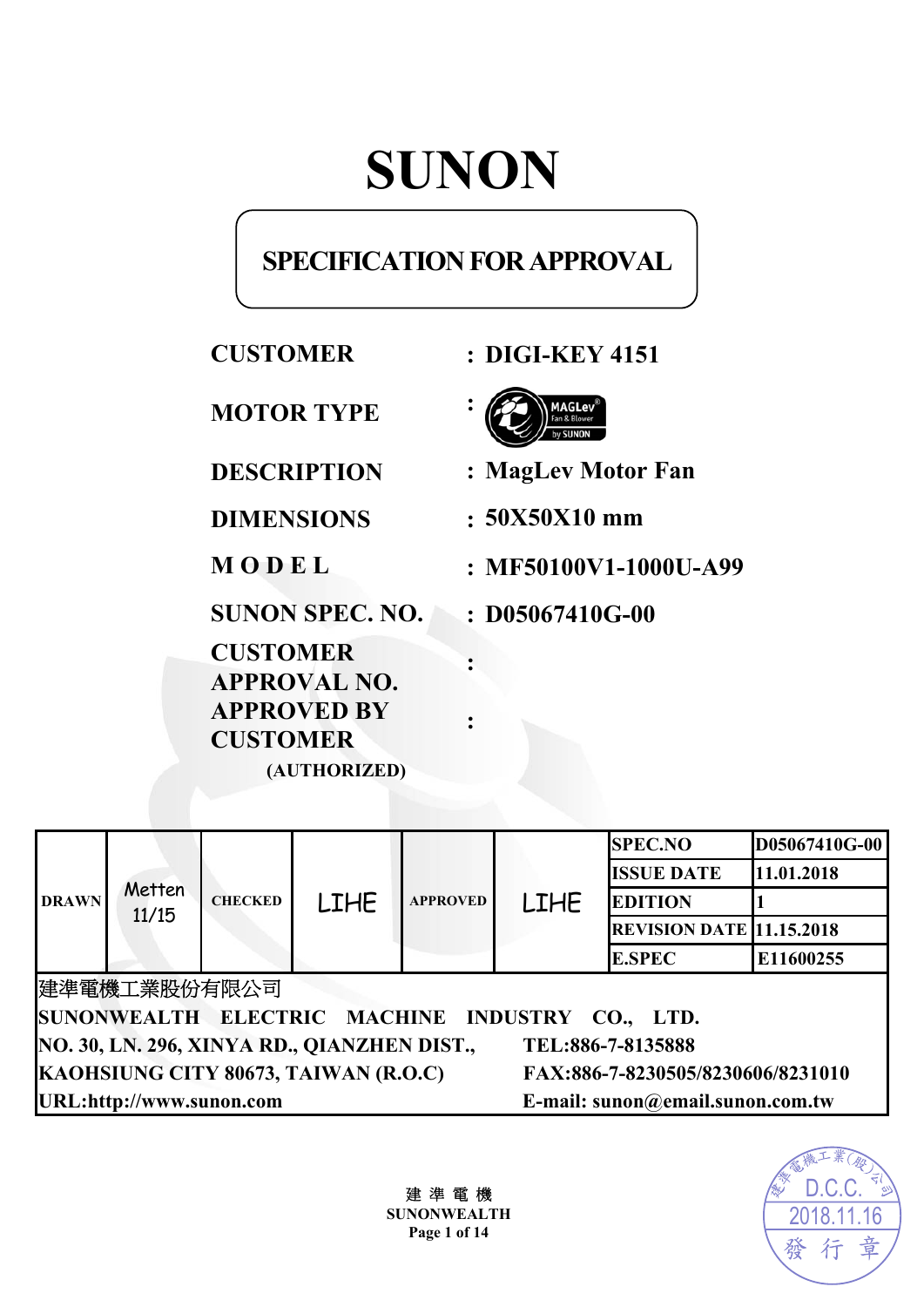# **I. MODEL NUMBERING SYSTEM**





建 準 電 機 **SUNONWEALTH Page** 2 **of** 14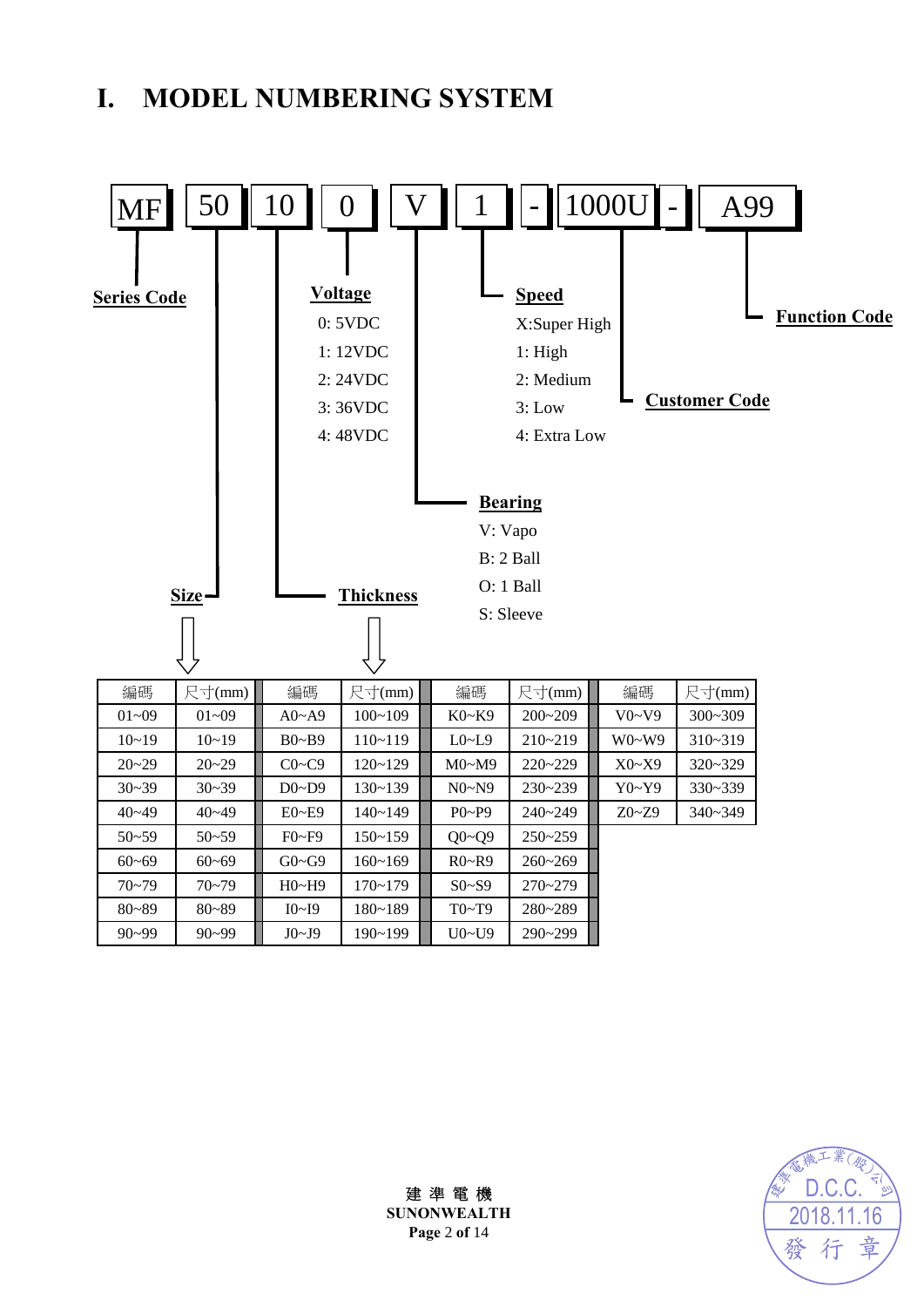# **II. SPECIFICATION**

### **1. MECHANICAL CHARACTERISTIC**

| <b>MOTOR DESIGN</b>           | Single phase, 4-poles Brushless DC motor         |
|-------------------------------|--------------------------------------------------|
| <b>BEARING SYSTEM</b>         | <b>Precise Vapo bearing system</b>               |
| <b>DIMENSIONS</b>             | See Page 6                                       |
| <b>MATERIALS OF FRAME</b>     | Thermoplastic PBT of UL 94V-0                    |
| <b>MATERIALS OF FAN BLADE</b> | Thermoplastic PBT of UL 94V-0                    |
| <b>DIRECTION OF ROTATION</b>  | Counter-clockwise viewed from front of fan blade |
| <b>MOUNTING HOLES</b>         | Diameter 4.3 mm in 8 holes                       |
| <b>WEIGHT</b>                 | 19.5 g                                           |

# **2. ELECTRIC CHARACTERISTIC**

| <b>RATED VOLTAGE</b>               | 5 VDC                            |
|------------------------------------|----------------------------------|
| <b>RATED CURRENT</b>               | 155 mA / Max. 179mA              |
| <b>RATED POWER CONSUMPTION</b>     | 0.78 WATTS / Max. 0.90 WATTS     |
| <b>SAFETY POWER CONSUMPTION</b>    | 0.82 WATTS                       |
| <b>OPERATING VOLTAGE RANGE</b>     | $3.5 - 6$ VDC                    |
| <b>STARTING VOLTAGE</b>            | 3.5 VDC (25 deg. C POWER ON/OFF) |
| <b>OPERATING TEMPERATURE RANGE</b> | $-10$ to $+70$ deg. C            |
| <b>STORAGE TEMPERATURE RANGE</b>   | $-40$ to $+70$ deg. C            |



建 準 電 機 **SUNONWEALTH Page** 3 **of** 14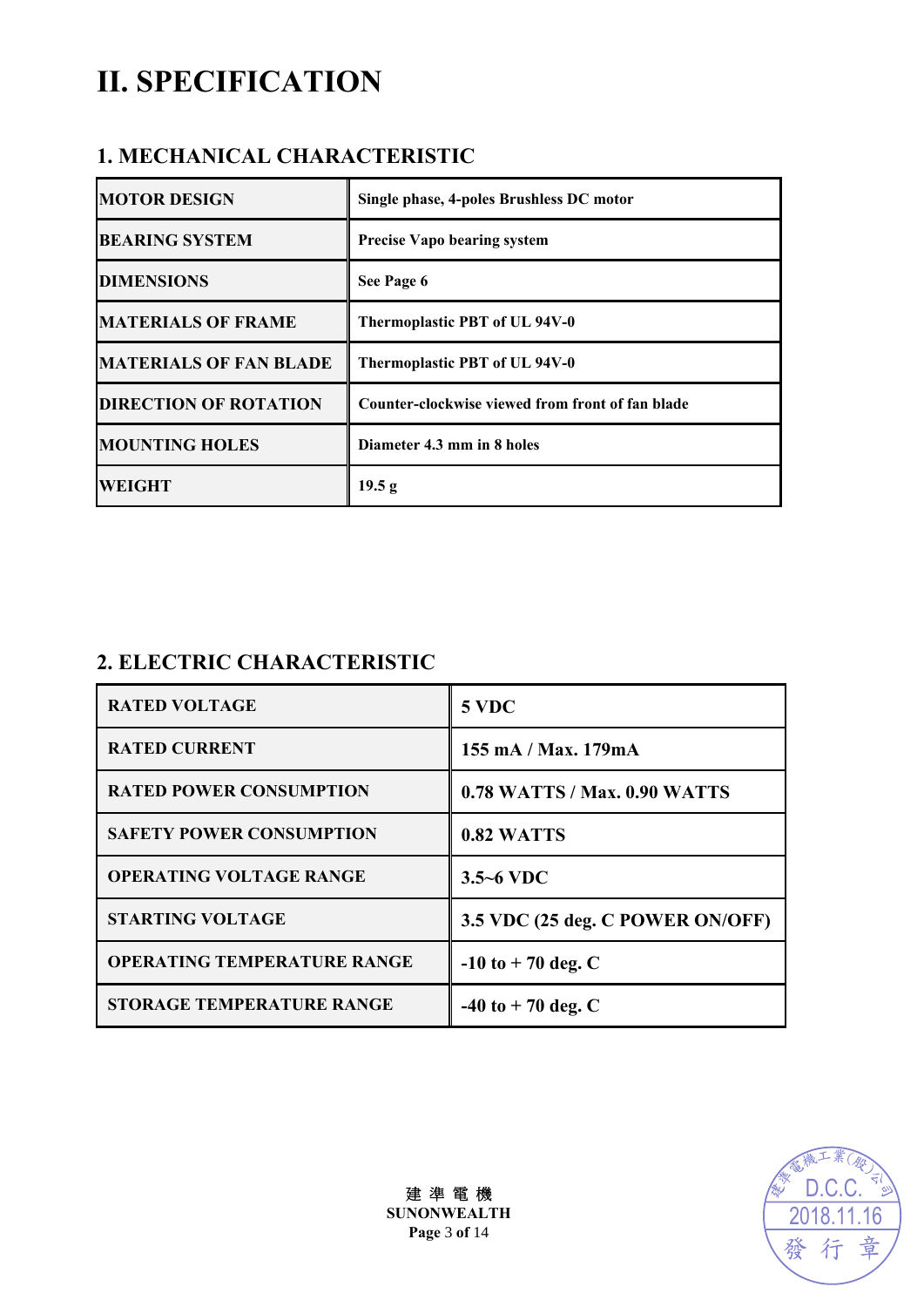# **3. PERFORMANCE CHARACTERISTIC**

| <b>RATED SPEED</b>                                     | 5800 RPM $\pm$ 15% at rated voltage                                                                                                                                                                                                                                                                                              |
|--------------------------------------------------------|----------------------------------------------------------------------------------------------------------------------------------------------------------------------------------------------------------------------------------------------------------------------------------------------------------------------------------|
| <b>AIR FLOW</b>                                        | <b>13.8 CFM</b>                                                                                                                                                                                                                                                                                                                  |
| <b>STATIC PRESSURE</b>                                 | $0.15$ Inch-H <sub>2</sub> O                                                                                                                                                                                                                                                                                                     |
| <b>ACOUSTIC NOISE</b>                                  | $30.7 \text{ dB}(A)$                                                                                                                                                                                                                                                                                                             |
| <b>AIR FLOW V.S. PRESSURE</b>                          | See Page 5                                                                                                                                                                                                                                                                                                                       |
| <b>INSULATION CLASS</b>                                | <b>UL Class A</b>                                                                                                                                                                                                                                                                                                                |
| <b>INSULATION RESISTANCE</b><br><b>PLASTIC HOUSING</b> | 10M ohm at 500 VDC between internal stator and<br>Lead wire $(+)$                                                                                                                                                                                                                                                                |
| <b>DIELECTRIC STRENGTH</b>                             | Applied AC 500 V for one minute or AC 600 V for 2<br>Seconds between housing and lead wire $(+)$                                                                                                                                                                                                                                 |
| <b>LIFE EXPECTANCY</b>                                 |                                                                                                                                                                                                                                                                                                                                  |
|                                                        | 70,000 Hours at 40 deg. C, 65% humidity, 90% CL.                                                                                                                                                                                                                                                                                 |
| <b>PROTECTION</b>                                      | ⊠Automatic Restart<br>Note: In a situation where the fan is locked by an external<br>force while the electricity is on, an increase in coil<br>temperature will be prevented by temporarily turning off the<br>electrical power to the motor. The fan will automatically<br>restart when the locked rotor condition is released. |

### **4. SAFETY**

| <b>SAFETY</b> | דד '<br>ப | <b>CUR</b> | <b>THV</b> | $^\frown$ F<br>تلت |
|---------------|-----------|------------|------------|--------------------|
| NO.           | E77551    | E77551     |            |                    |

D.C.C.2018.11.16 章 發 行

建 準 電 機 **SUNONWEALTH Page** 4 **of** 14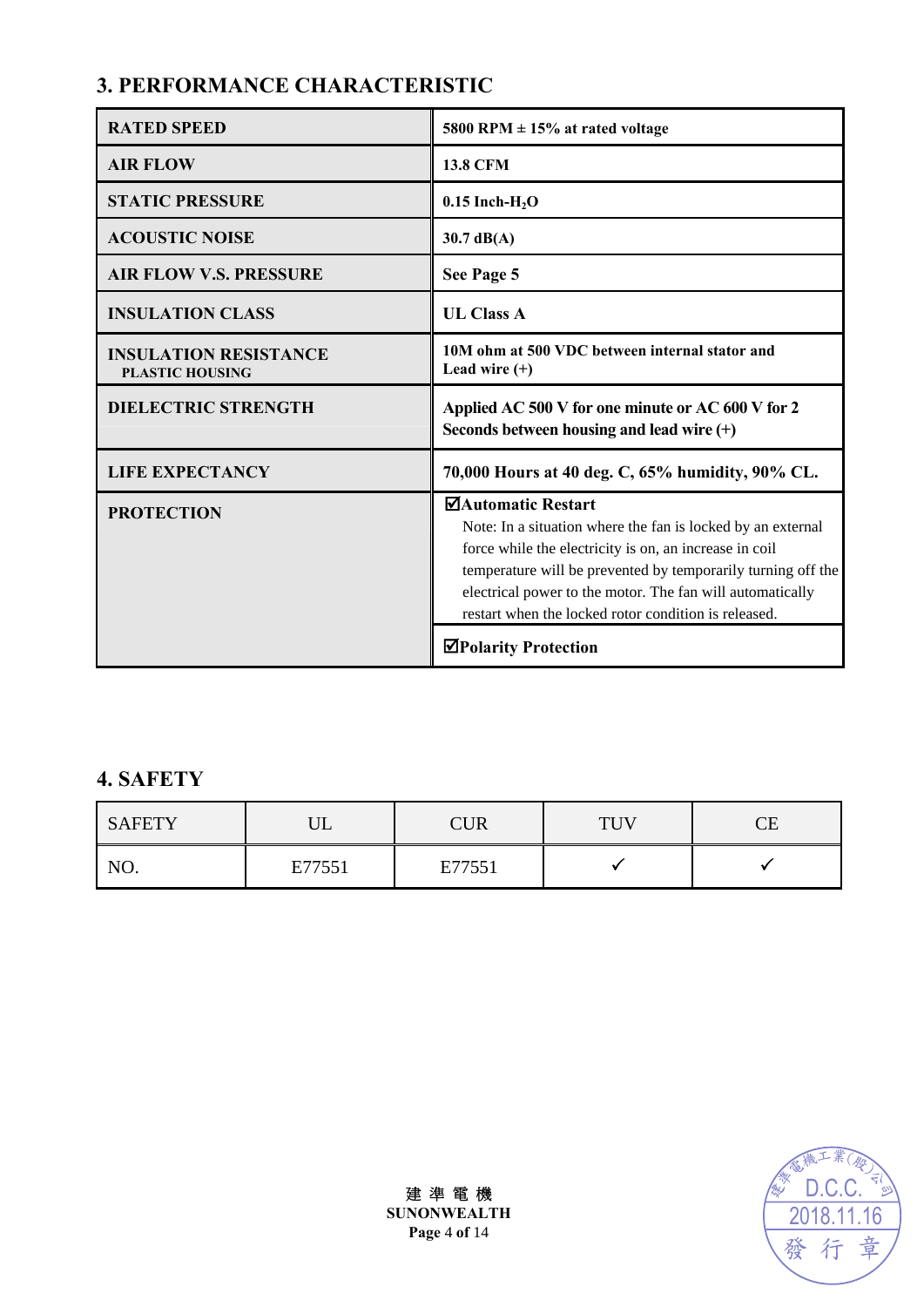# **MODEL : MF50100V1-1000U-A99**

# **PERFORMANCE CURVES**





建 準 電 機 **SUNONWEALTH Page** 5 **of** 14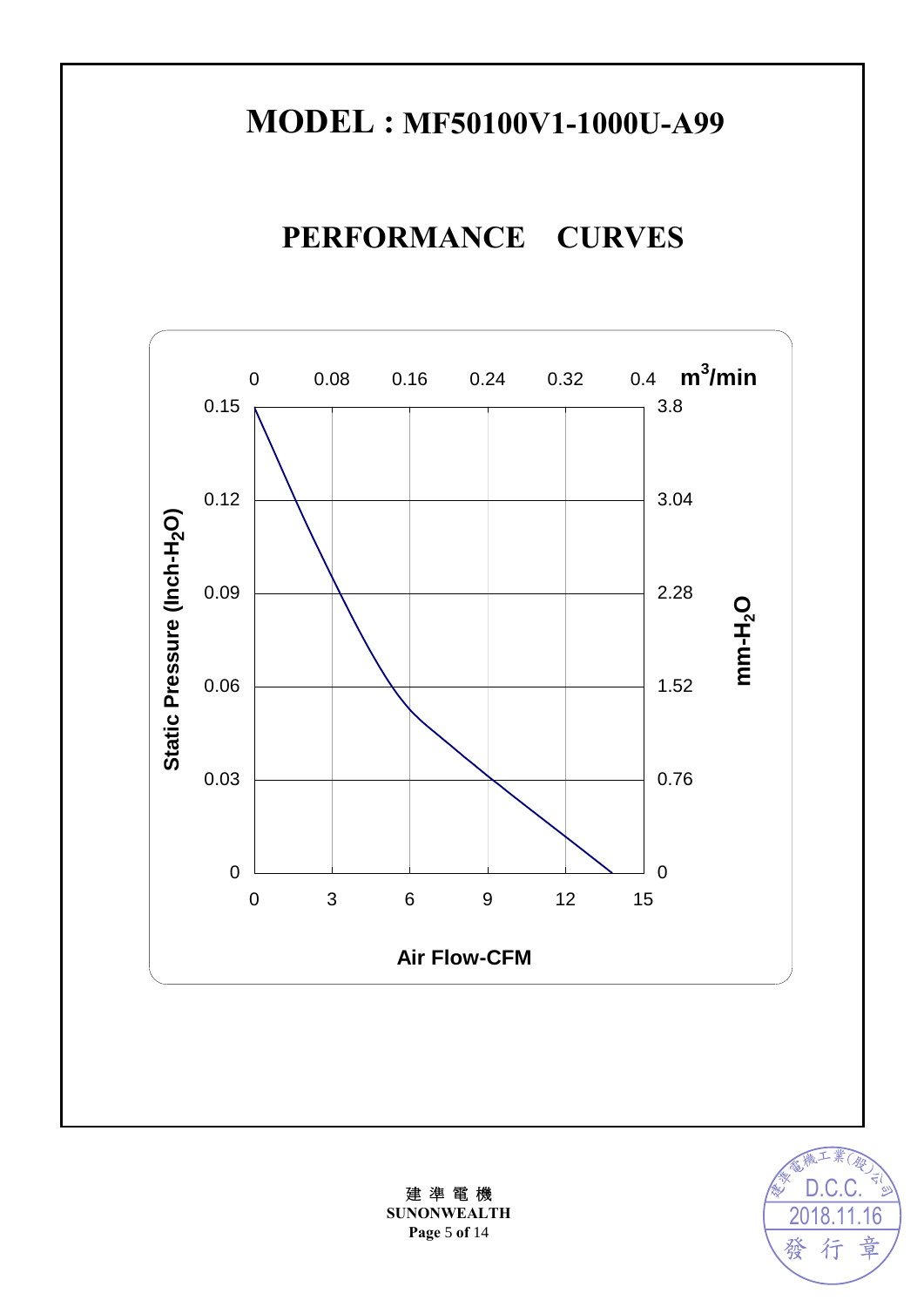



建 準 電 機 **SUNONWEALTH Page** 6 **of** 14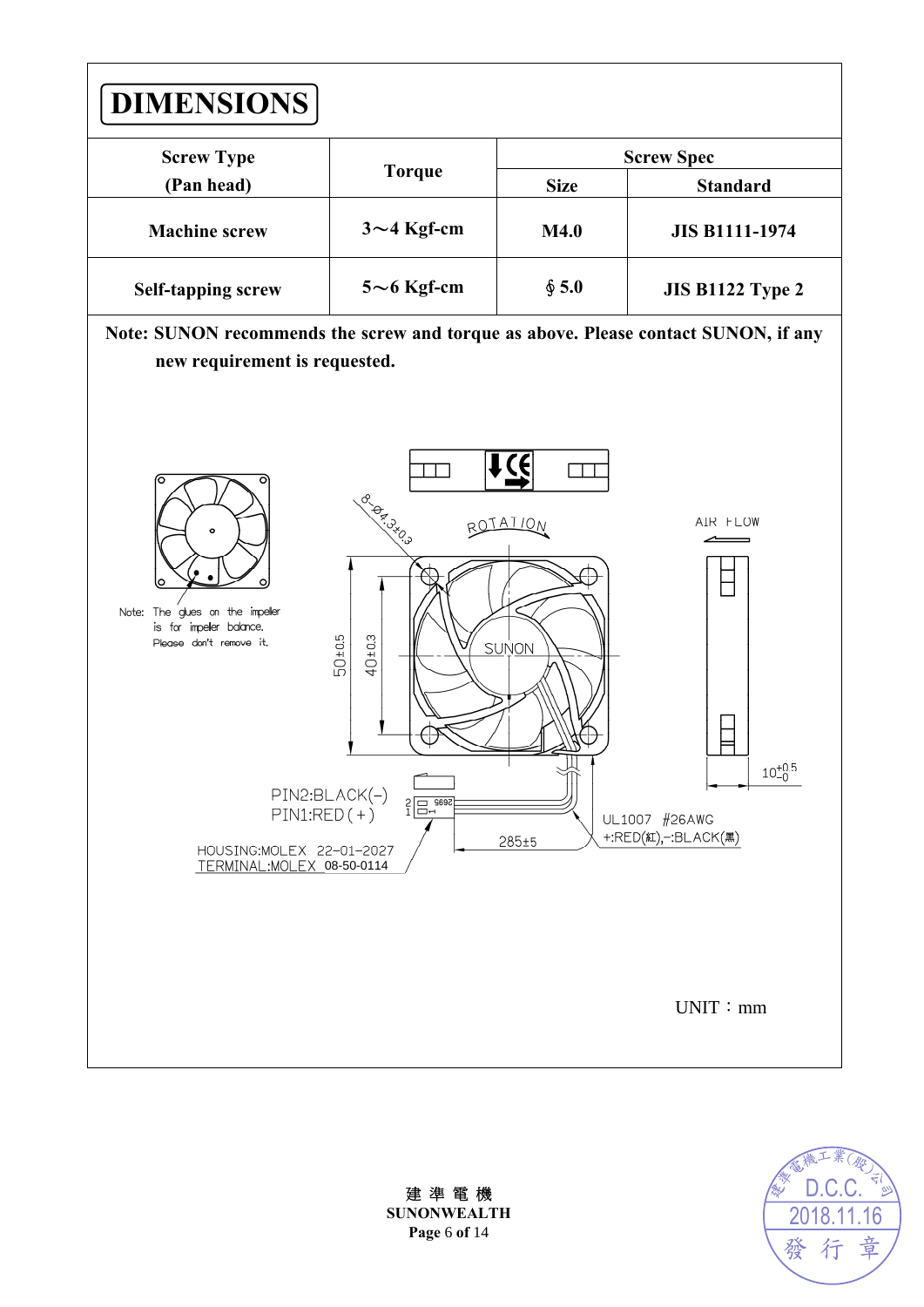



建 準 電 機 **SUNONWEALTH Page** 7 **of** 14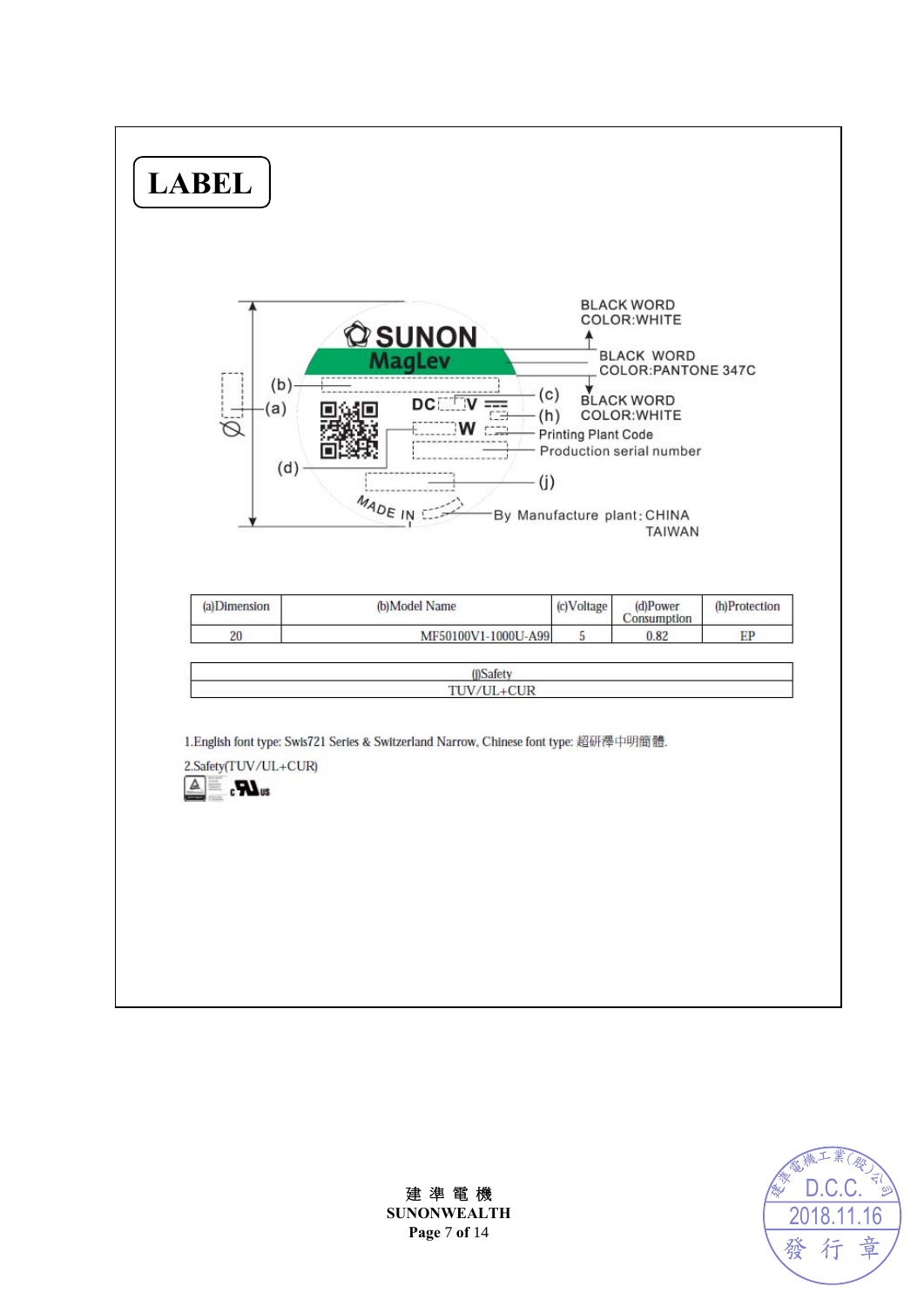### **III. OTHER SPECIFIED TESTING**

The following is a general description of certain tests that are performed on representative SUNON fans. Nothing in this document is intended to suggest that these tests are performed on every model of SUNON fan. Moreover, the descriptions that follow each test are meant only to provide a general explanation of each test. If you would like a more detailed explanation as to any test identified in this Section, SUNON can provide such an explanation upon request.

#### **1. DROP PROOF TEST**

Fans are packaged in a standard size shipping box and are dropped to the ground from certain heights and angles depending on the weight of the particular box.

#### **2. HUMIDITY PROOF TEST**

The fan is operated for 96 continuous hours in an environment with humidity of 90% to 95% RH at  $60^{\circ}$ C  $\pm$  2°C.

#### **3. VIBRATION PROOF TEST**

Vibration with an amplitude 2mm and a frequency of 5-55-5hz is applied in all 3 directions (X,Y,Z), in cycles of 1 hour each, for a total vibration time of 3hours.

#### **4. THERMAL CYCLING TEST**

The fan is operated in a testing chamber for 50 cycles. In each cycle, the temperature is gradually increased from -10°C to 70°C for 90 minutes, and subsequently operated at 70°C for 120 minutes. The temperature is then gradually decreased from 70°C to -10°C for 90 minutes, and subsequently operated at -10°C for 120 minutes.

#### **5. SHOCK PROOF TEST**

100G of force is applied in the 3 directions (X,Y, and Z) for 2 milliseconds each.

#### **6. LIFE EXPECTANCY**

The "Life Expectancy" of SUNON fans is determined in SUNON's reliability test laboratory by using temperature chambers. The "Life Expectancy" of this fan has not been evaluated for use in combination with any end application. Therefore, the Life Expectancy Test Reports (L10 and MTTF Report) that relate to this fan are only for reference.



建 準 電 機 **SUNONWEALTH Page** 8 **of** 14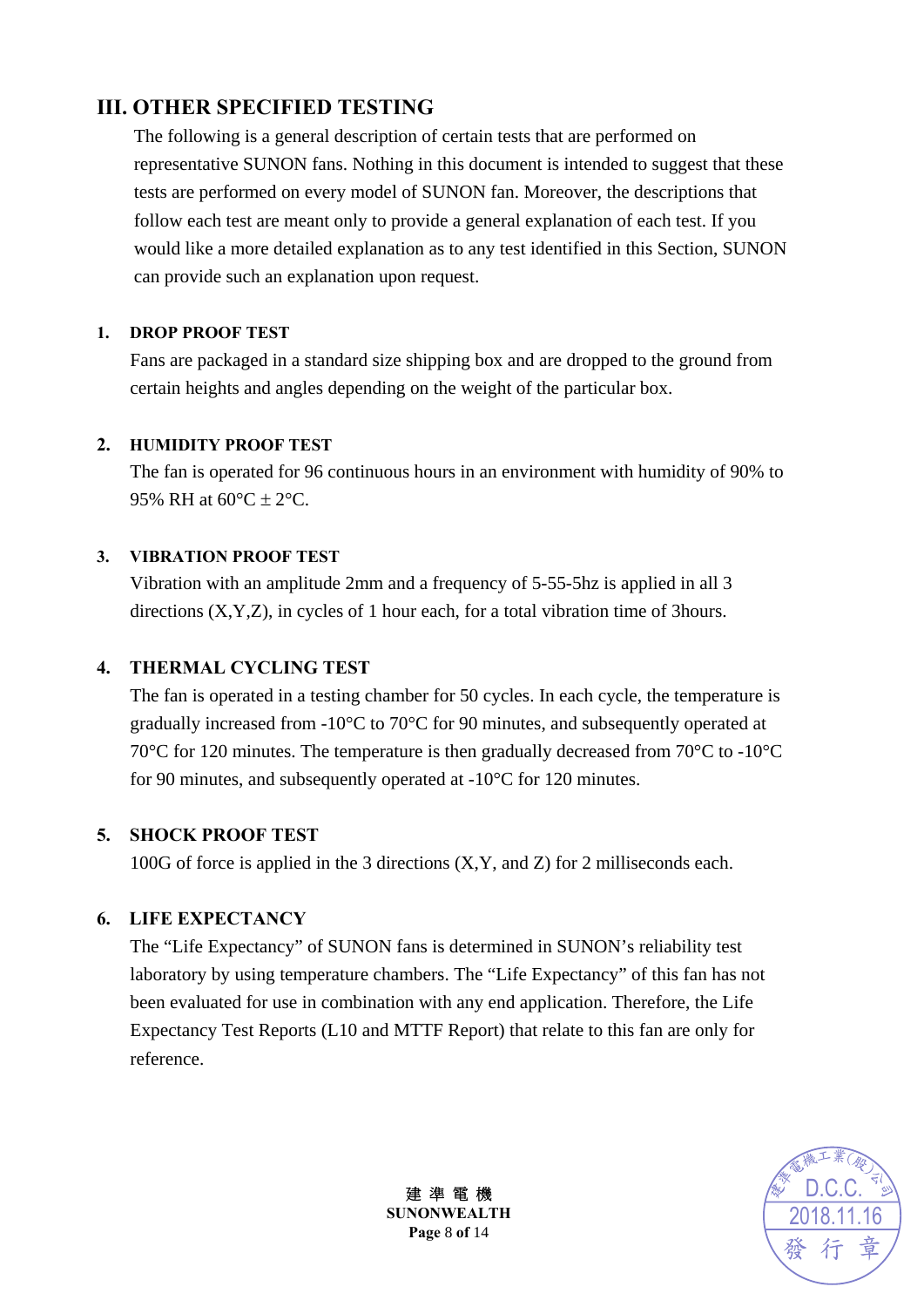## **IV. CHARACTERISTIC DEFINITION**

The following is a general description of certain tests that are performed on representative SUNON fans in order to determine the specifications of the fan**.** Nothing in this document is intended to suggest that these tests are performed on every model of SUNON fan. Moreover, the descriptions that follow each test are meant only to provide a general explanation of each test. If you would like a more detailed explanation as to any test identified in this Section, SUNON can provide such an explanation upon request.

#### **1. ACOUSTICAL NOISE**

Measured in a semi-anechoic chamber with background noise level below 15dB(A).



#### 1 METER FROM MICROPHONE TO FAN INTAKE

The fan is running in free air under shaft horizontal condition with the microphone at distance of one meter from the fan intake.

#### **2. INPUT POWER**

Measured after continuous 10 minute operation at rated voltage in clean air ( STATIC PRESSURE=0), and at ambient temperature of 25 degrees C under shaft horizontal condition.

#### **3. RATED CURRENT**

Measured after continuous 10 minute operation at rated voltage in clean air ( STATIC PRESSURE=0), and at ambient temperature of 25 degrees C under shaft horizontal condition.



建 準 電 機 **SUNONWEALTH Page** 9 **of** 14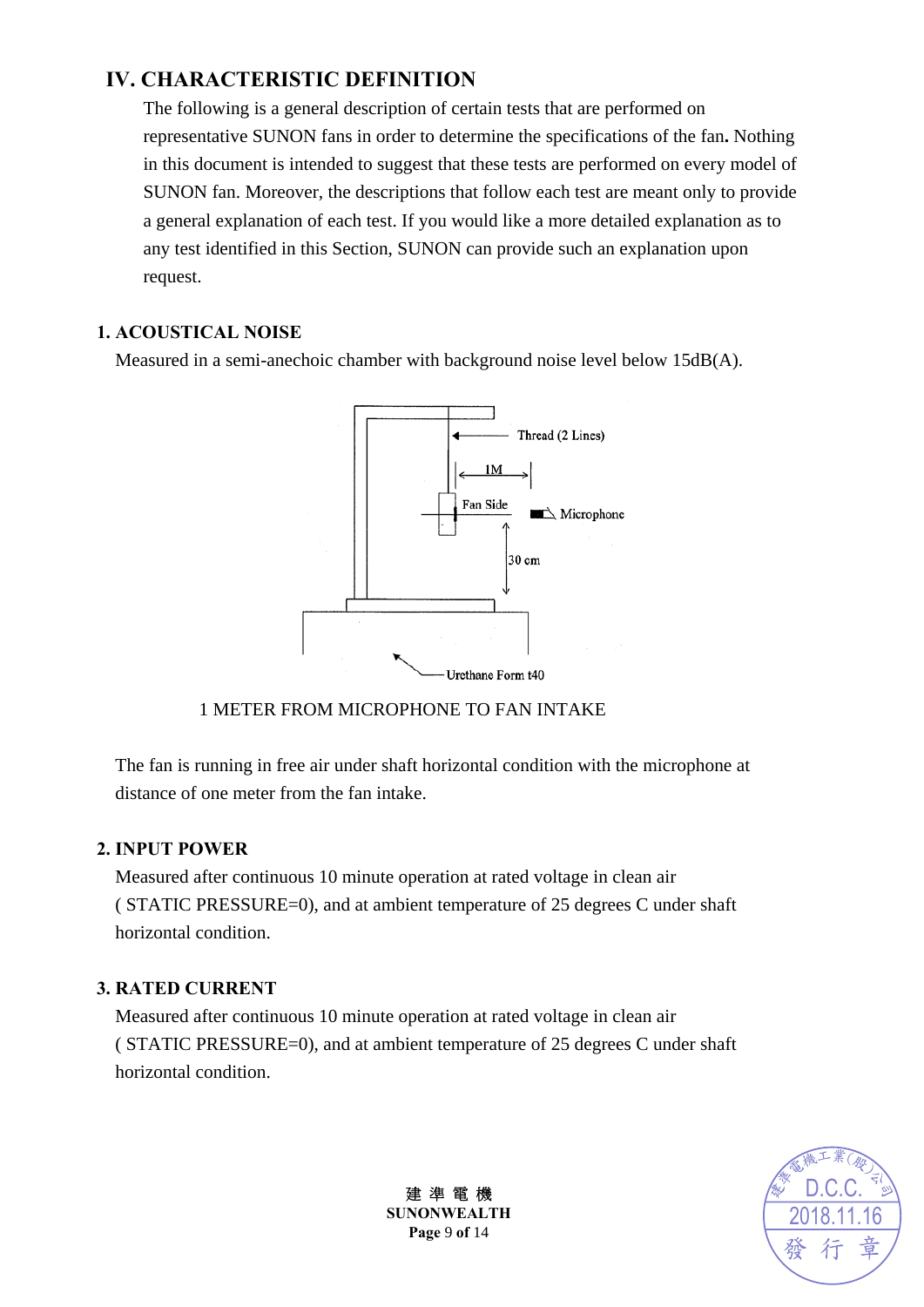#### **4. RATED SPEED**

Measured after continuous 10 minute operation at rated voltage in clean air ( STATIC PRESSURE=0), and at ambient temperature of 25 degrees C under shaft horizontal condition.

#### **5. STARTING VOLTAGE**

Measured the voltage which enables to start the fan in the clean air (static pressure  $= 0$ ) by switching on at the voltage under shaft horizontal condition. It is not at continuously increasing voltage adjustment.

#### **6. LOCKED ROTOR CURRENT**

Measured immediately after the fan blade is locked.

#### **7. AIR FLOW AND STATIC PRESSURE**

The performance specification of air flow and static pressure shown in this specification for approval is measured using the exhaust method. A double chamber is used in accordance with AMCA 210 standard or DIN 24163 specification . The values are recorded when the fan speed has stabilized at rated voltage.

#### **8. INSULATION RESISTANCE**

- 1. PLASTIC HOUSING:
	- (1) Measured between internal stator and lead wire(+).
	- (2) Measured between housing and lead wire $(+)$ .

#### 2. ALUMINIUM HOUSING:

Measured between internal stator and lead wire(+).

#### **9. DIELECTRIC STRENGTH**

Measure between housing and lead wire $(+)$ .



建 準 電 機 **SUNONWEALTH Page** 10 **of** 14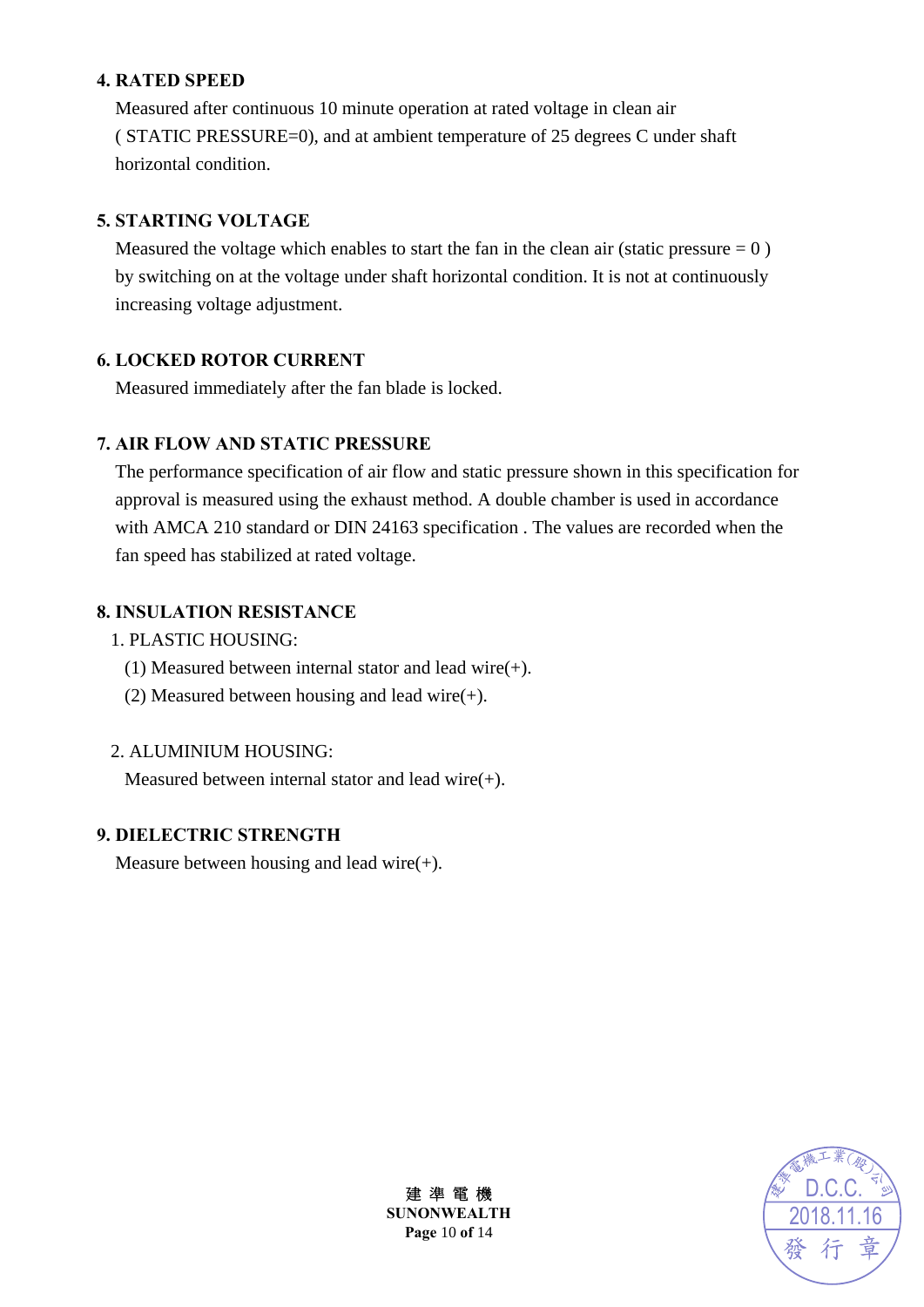# **V. NOTE**

### Ⅰ**.SAFETY**

- 1. DO NOT use or operate this fan in excess of the limitations set forth in this specification. SUNON is not responsible for the non-performance of this fan and/or any damages resulting from its use, if it is not used or operated in accordance with the specifications.
- 2. SUNON recommends adding a protection circuit to the product or application in which this fan is installed, such as a thermo-fuse, or current-fuse or thermo-protector. The failure to use such a device may result in smoke, fire, electric shock by insulation degradation in cases of motor lead short circuit, overload, or over voltage, and/or other failure.
- 3. SUNON recommends installing a protection device to the product or application in which this fan is installed if there is a possibility of reverse-connection between VDC (+) and GND (-). The failure to install such a device may result in smoke, fire, and/or destruction, although these conditions may not manifest immediately.
- 4. This fan must be installed and used in compliance with all applicable safety standards and regulations.
- 5. Use proper care when handling and/or installing this fan. Improper handling or installation of this fan may cause damage that could result in unsafe conditions.
- 6. Use proper care during installation and/or wiring. Failure to use proper care may cause damage to certain components of the fan including, but not limited to, the coil and lead wires, which could result in smoke and/or fire.
- 7. DO NOT use power or ground PWM to control the fan speed. If the fan speed needs to be adjusted, please contact SUNON to customize the product design for your application.
- 8. For critical or extreme environments, including non stop operation, please contact SUNON and we will gladly provide assistance with your product selection to ensure an appropriate cooling product for your application.



建 準 電 機 **SUNONWEALTH Page** 11 **of** 14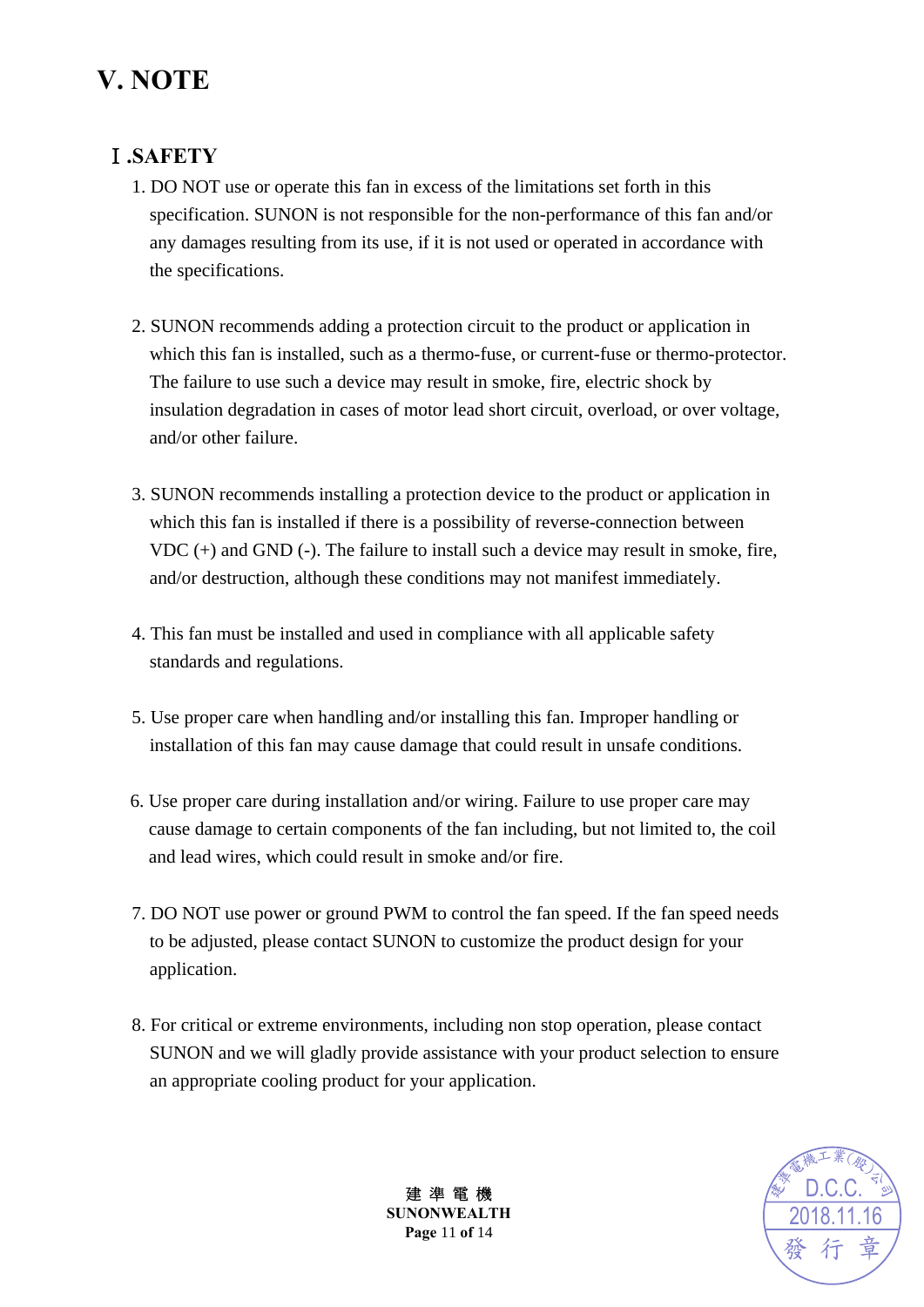## **II. SPECIFICATION MODIFICATION**

- 1. SUNON offers engineering assistance on fan installation and cooling system design.
- 2. All changes, modifications and/or revisions to the specifications, if any, are incorporated in the attached specifications.
- 3. No changes, modifications and/or revisions to these specifications are effective absent agreement, by both SUNON and the customer, in writing.
- 4. This fan will be shipped in accordance with the attached specification unless SUNON and the customer have agreed otherwise, in writing, as specified in Paragraph 3, above.

### **III. OTHER**

- 1. When building your device, please examine thoroughly any variation of EMC, temperature rise, life data, quality, etc. of this product by shock/drop/vibration testing, etc. If there are any problems or accidents in connection with this product, it should be mutually discussed and examined.
- 2. Use proper care when handling this fan. Components such as fan holders or bearings may be damaged, if touched with fingers or other objects. Additionally, static electricity (ESD) may damage the internal circuits of the fan.
- 3. DO NOT operate this fan in proximity to hazardous materials such as organic silicon, cyanogens, formalin, phenol, or corrosive gas environments including, but not limited to,  $H_2S$ ,  $SO_2$ ,  $NO_2$ , or  $Cl_2$ .
- 4. SUNON recommends that you protect this fan from exposure to outside elements such as dust, condensation, humidity or insects. Exposure of this fan to outside elements such as dust, condensation, humidity or insects may affect its performance and may cause safety hazards. SUNON does not warrant against damage to the product caused by outside elements.

Re: The term can be excluded, if the fan has been with IP design and meets customer's IP requirement.



建 準 電 機 **SUNONWEALTH Page** 12 **of** 14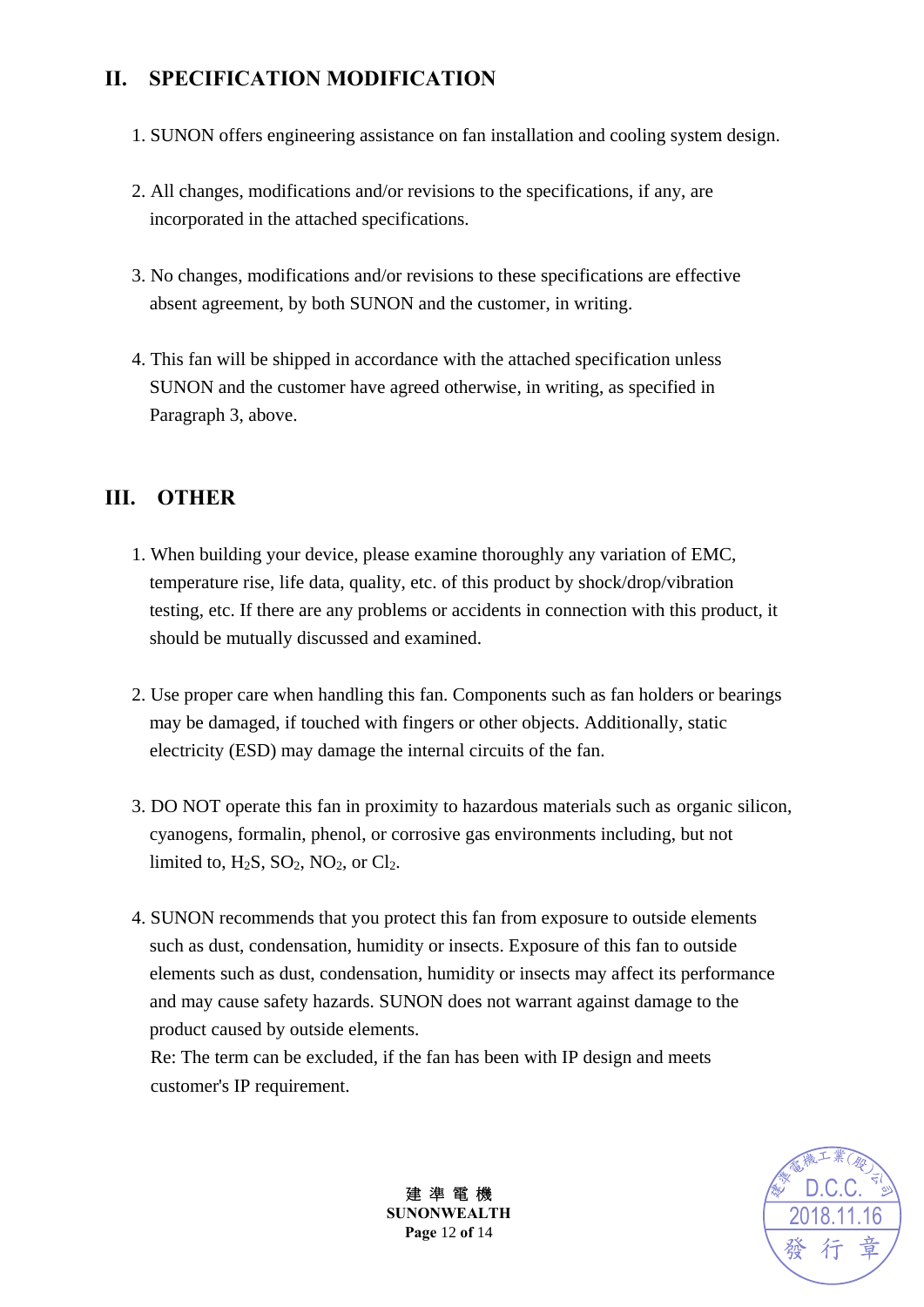- 5. This fan must be installed properly and securely. Improper mounting may cause harsh resonance, vibration, and noise.
- 6. Fan guards may prevent injury during handling or installation of the fan and are available for sale with this fan.
- 7. Unless otherwise noted, all testing of this fan is conducted at 25°C ambient temperature and sixty-five percent (65%) relative humidity.
- 8. DO NOT store this fan in an environment with high humidity. This fan must be stored in accordance with the attached specifications regarding storage temperature. If this fan is stored for more than 6 months, SUNON recommends functional testing before using.
- 9. SUNON reserves the right to use components from multiple sources at its discretion. The use of components from other sources will not affect the specifications as described herein.
- 10. The "Life Expectancy" of this fan has not been evaluated for use in combination with any end application. Therefore, the Life Expectancy Test Reports (L10 and MTTF Report) that relate to this fan are only for reference.

#### **VI. WARRANTY**

This fan is warranted against all defects which are proved to be fault in our workmanship and material for one year from the date of our delivery. The sole responsibility under the warranty shall be limited to the repair of the fan or the replacement thereof, at SUNON's sole discretion. SUNON will not be responsible for the failures of its fans due to improper handing, misuse or the failure to follow specifications or instructions for use. In the event of warranty claim, the customer shall immediately notify SUNON for verification. SUNON will not be responsible for any consequential damage to the customer's equipment as a result of any fans proven to be defective.



建 準 電 機 **SUNONWEALTH Page** 13 **of** 14